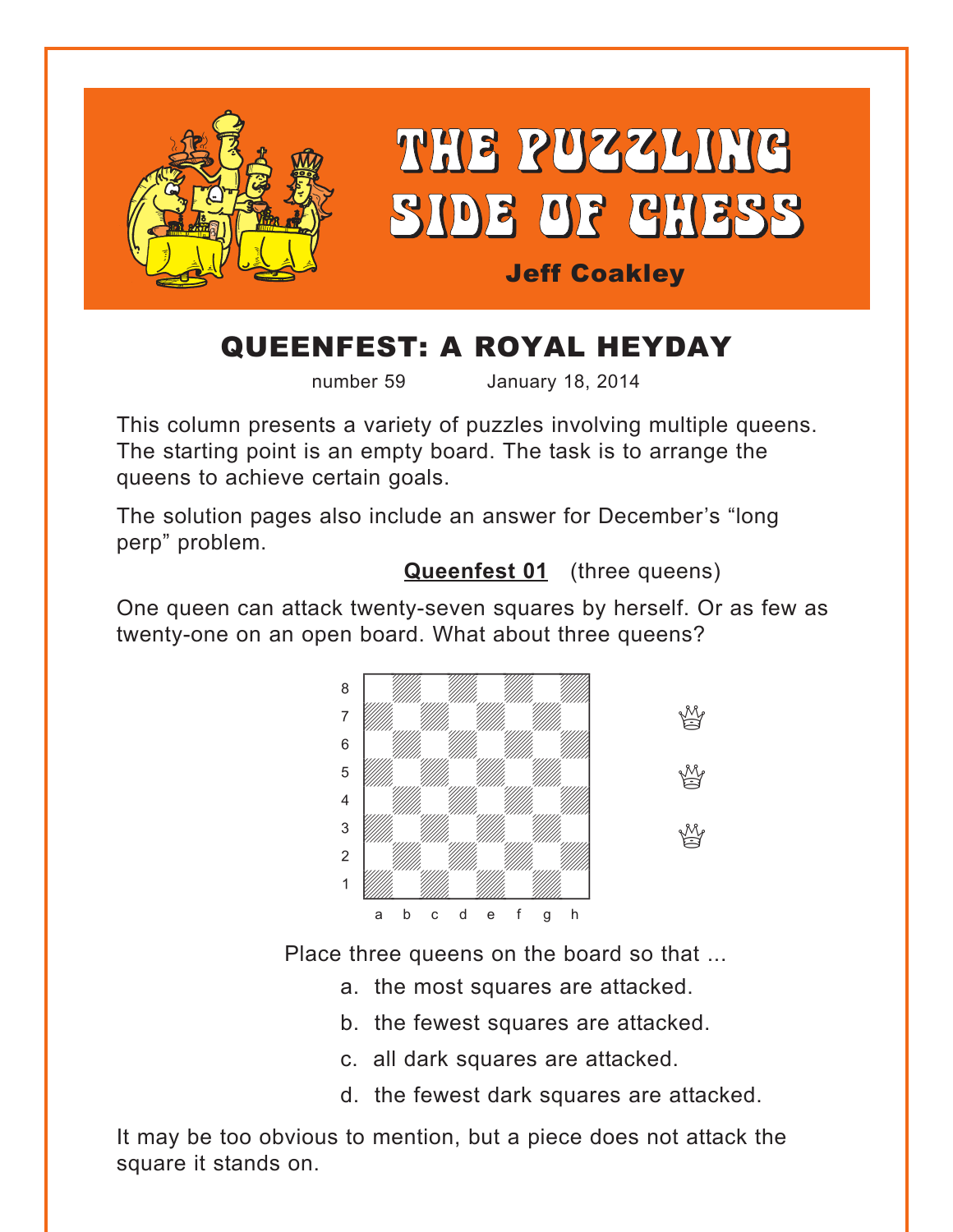<span id="page-1-0"></span>

Now that you've finished the appetizers, here's something a bit more substantial for the main course.



What is the maximum number of queens that can be placed on the board so that each one is defended exactly twice?

The queens will form a continuous loop, with each piece protecting the two others it is linked to in the "chain".

The solution given to this problem is not based on computer calculation. So feel free to set a new mark!

For other *defensive loop* puzzles, see columns 15(1), 18(9), 24(8), 36(1) in the archives.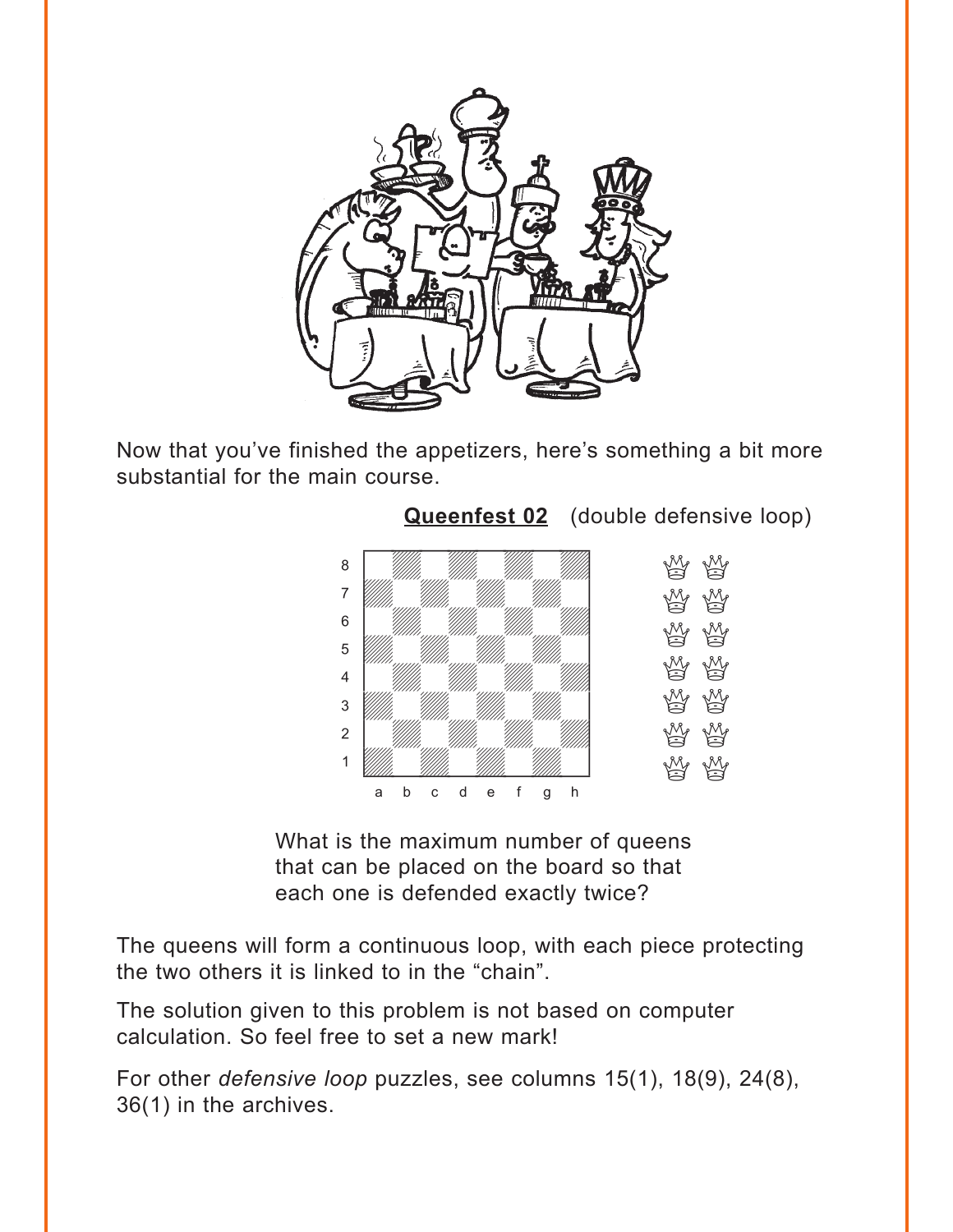

Time to don your hard hats! We're heading into a heavy construction zone.

You may want to bring along your lawyer as well. The positions constructed in the next problem must be legal.

A simple preliminary test for legality is to find two previous moves (one white, one black) that would lead to the position. The usual difficulty is that the black king was in an impossible double check on the last turn.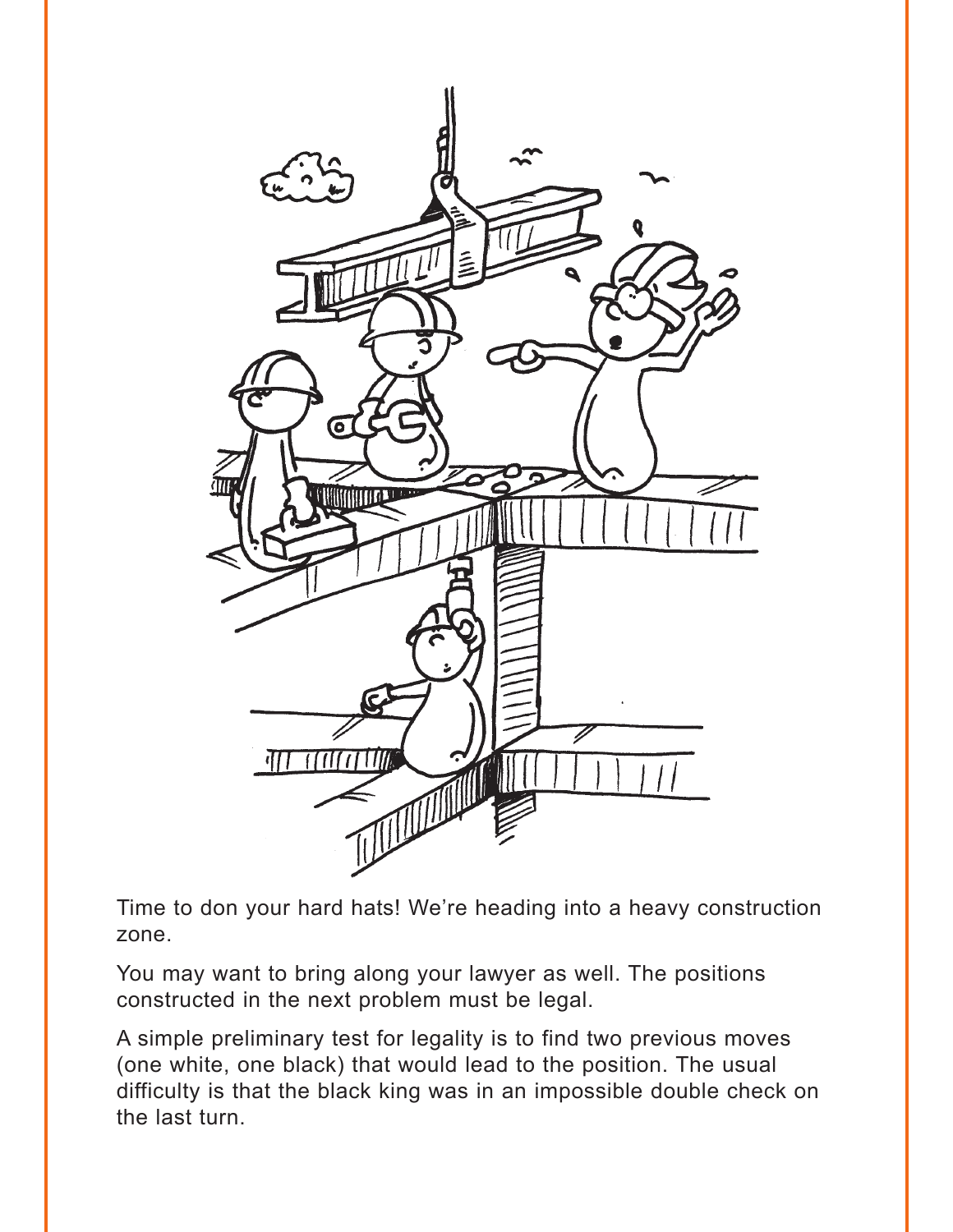**[Queenfest 03](#page-7-0)** (construction task 06)

<span id="page-3-0"></span>The goal in this puzzle is to construct positions that maximize the number of mates-in-one. We begin with the basic case of white king and queen versus black king. Each subsequent part of the puzzle adds one more white queen, up to the legal limit of nine.

The records given in this column have not been confirmed as the maxima by a computer program. There may be room for expansion!?



Construct a position with the following pieces so that White has the most mates in 1.

| a.           | 曾安兴 |                    |  |  |  |  |  |
|--------------|-----|--------------------|--|--|--|--|--|
| b.           |     | 曾胄当曾               |  |  |  |  |  |
| C.           |     | 率虽易林林              |  |  |  |  |  |
| d.           |     | 曾古竹竹片              |  |  |  |  |  |
| e.           |     | 曾由为林林林林            |  |  |  |  |  |
| $f_{\rm{r}}$ |     | <b>率</b> 串带带带带带    |  |  |  |  |  |
| g.           |     | 图 军员标标标标标件         |  |  |  |  |  |
| h.           |     | <b>索</b> 串贷贷贷贷贷贷贷贷 |  |  |  |  |  |
| i.           |     | <b>勇</b> 虽然最好好好好好好 |  |  |  |  |  |

For more *construction tasks*, see columns 15(5), 24(3-6), 27(3), 37(5).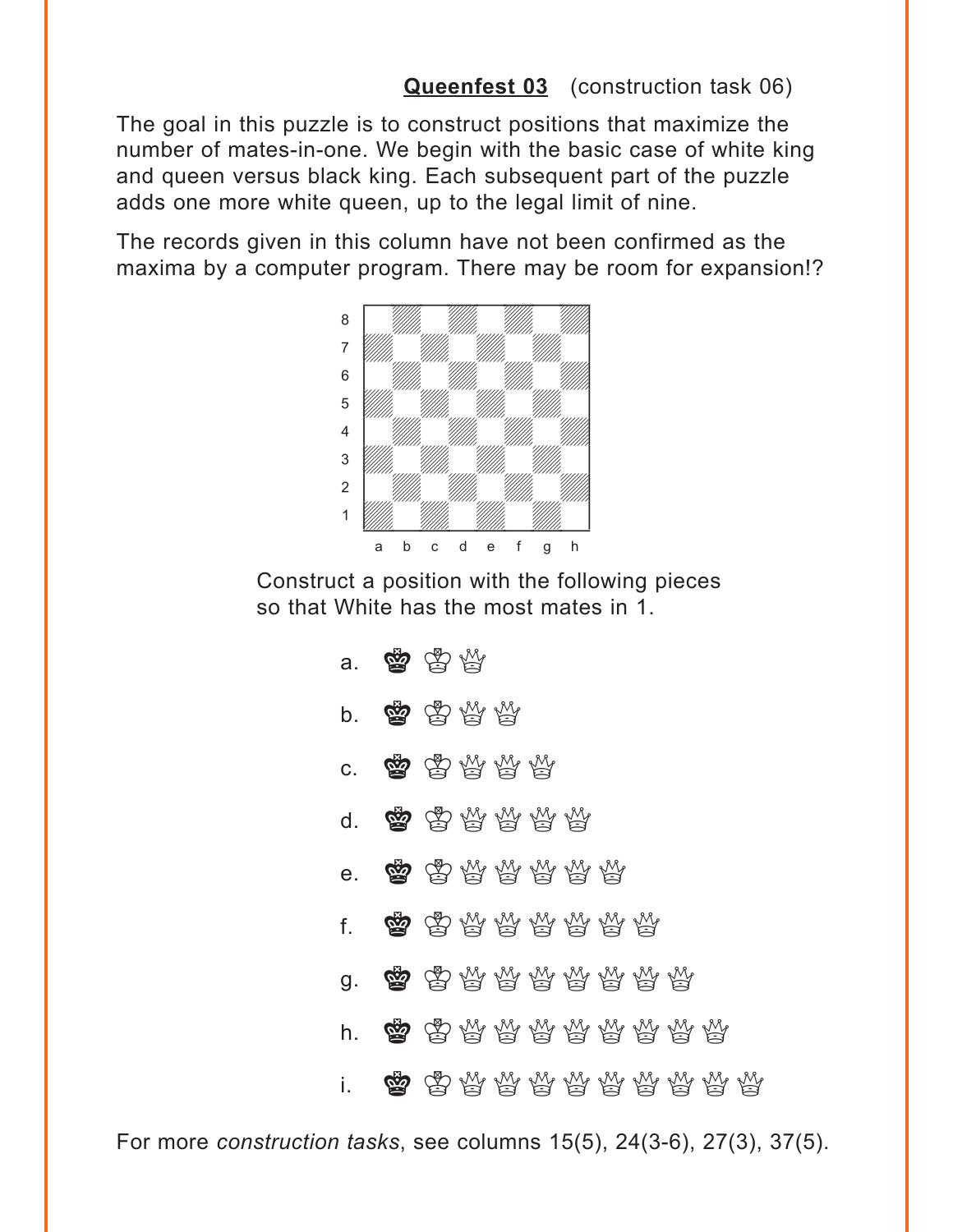## <span id="page-4-0"></span>**The Longest Perp**

Last year's final column (57) ended with the following construction task.



**12c. [Fifty Move Perp](#page-15-0)**

*Construct a position in which perpetual check leads to a draw by the fifty move rule before there is a threefold repetition.*

The side playing for the draw (White) must make their best moves, aiming for the shortest draw. In other words, White must seek a threefold repetition. Black's goal is to avoid a draw as long as possible. An additional stipulation is that Black must have a significant winning advantage if White does not force a draw.

Norwegian IM Geir Sune Tallaksen Østmoe has kindly provided two very interesting solutions to this problem. He has also taken the next logical step in developing the idea of lengthy perpetual checks. Here is the new task.

## **12d. Longest Perp Without Fifty Move Rule**

*Assume that the "fifty move rule" does not exist. Construct a position in which White draws by perpetual check and which maximizes the number of moves that must be played before Black has to concede a draw by threefold repetition.*

As before, White must play for the shortest draw and Black must avoid a draw as long as possible. Black must also have a winning advantage if White does not force a draw.

A solution to this problem will be given next week.

Stay tuned for *Queenfest II*.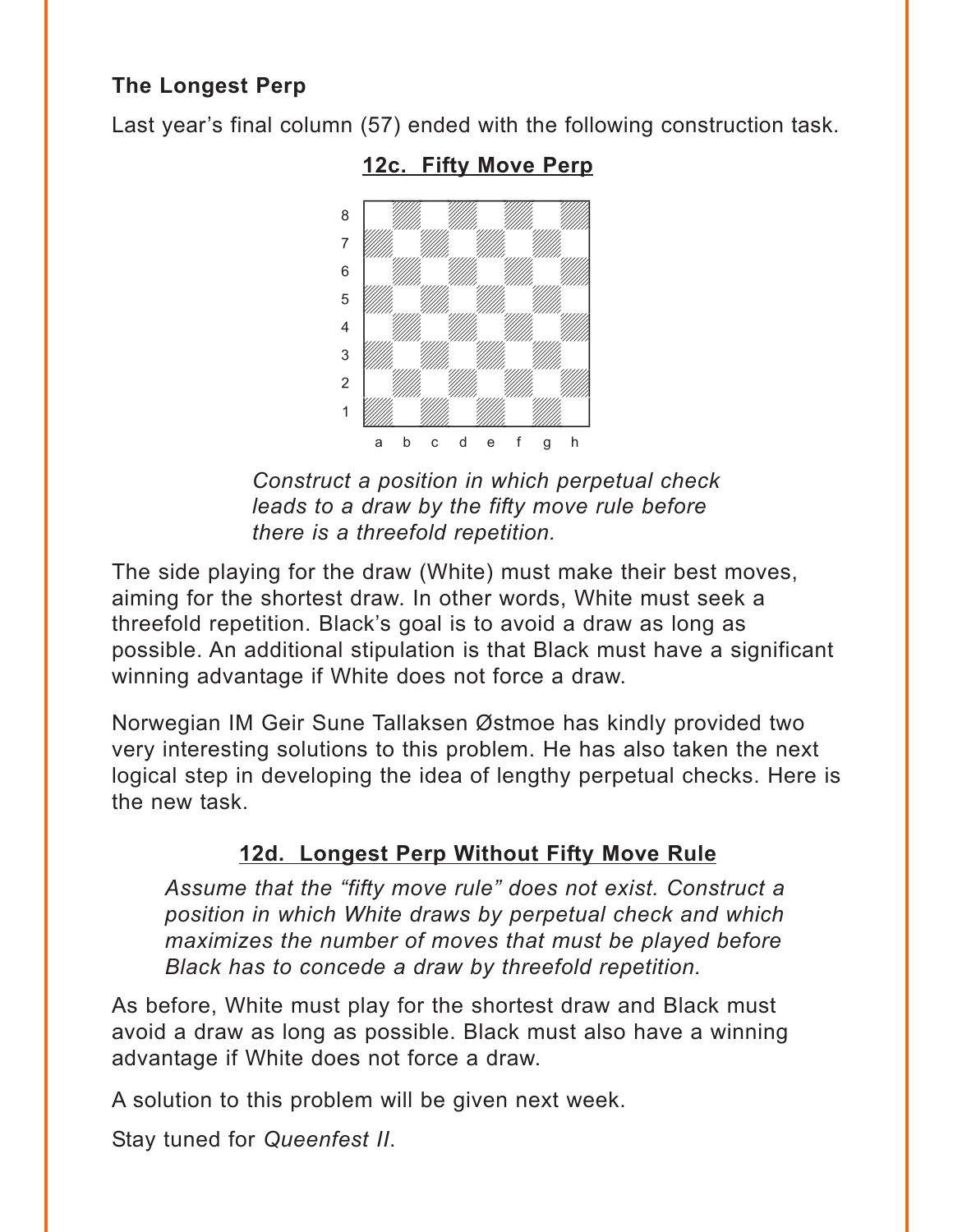## <span id="page-5-0"></span>**SOLUTIONS**

All queenfest puzzles by J. Coakley. Problems 1 and 3 are from *Winning Chess Puzzles For Kids Volume 2* (2010). Problem 2 is a *ChessCafe.com* original (2014). [A new record solution for Queenfest 3b by Adrian Storisteanu (Caisay) was added to this column in January 2020.]

*PDF hyperlinks*. You can advance to the solution of any puzzle by clicking on the underlined title above the diagram. To return to the puzzle, click on the title above the solution diagram.

**[Queenfest 01](#page-0-0)** (three queens)





The position can of course be reflected and/or rotated, giving eight "different" solutions.



39 squares are attacked.

Also reflectible and rotatable.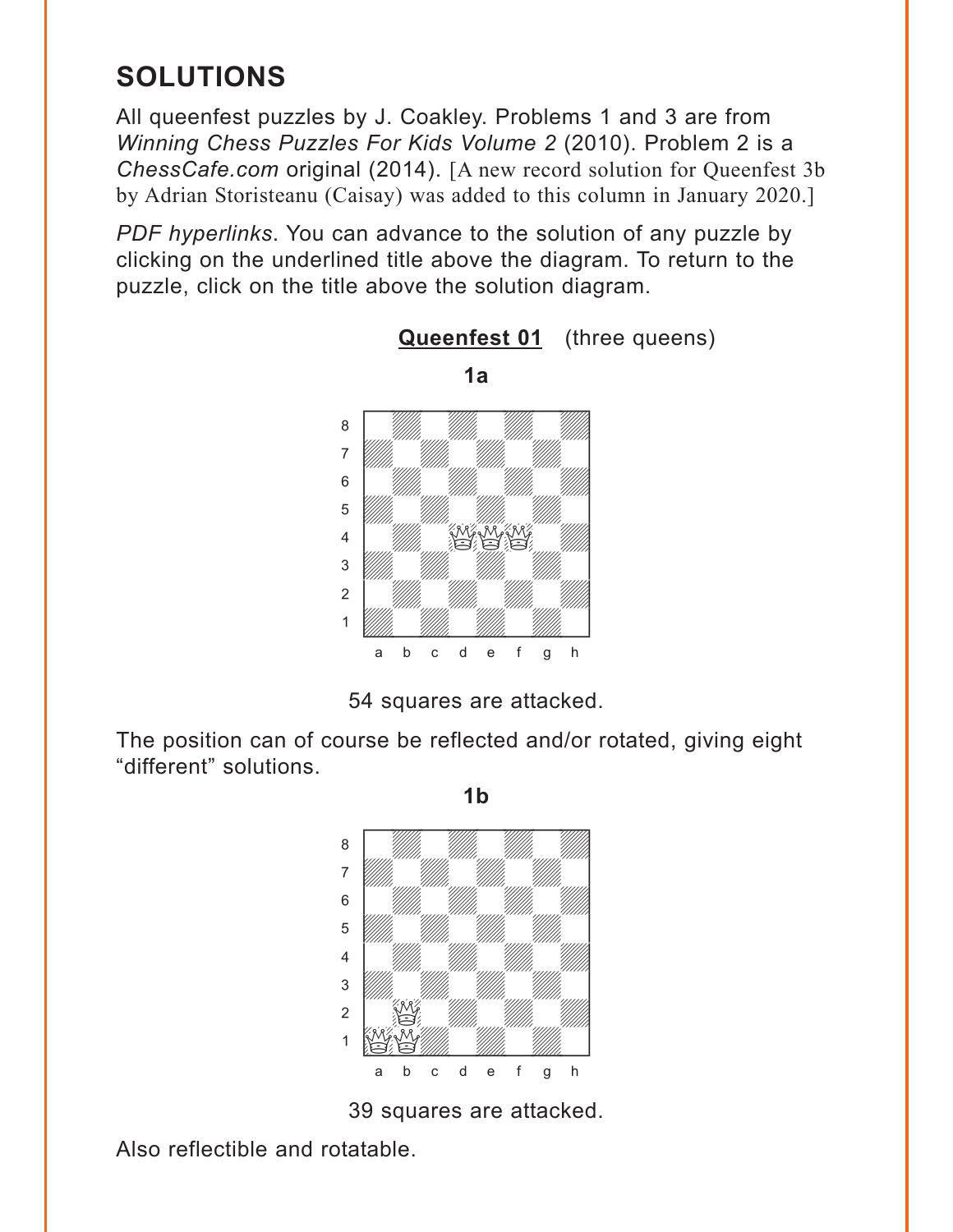

All dark squares are attacked.

Due to the colour of the squares, not all rotations and reflections work in this case. There are four solutions.

> Qb4 Qd4 Qf4 (rotated 180°) Qd2 Qd4 Qd6 (rotated 90° and reflected) Qe3 Qe5 Qe7 (rotated 270° and reflected)





There are many solutions: any position with the queens on light squares and all on the same rank or file.

**1c**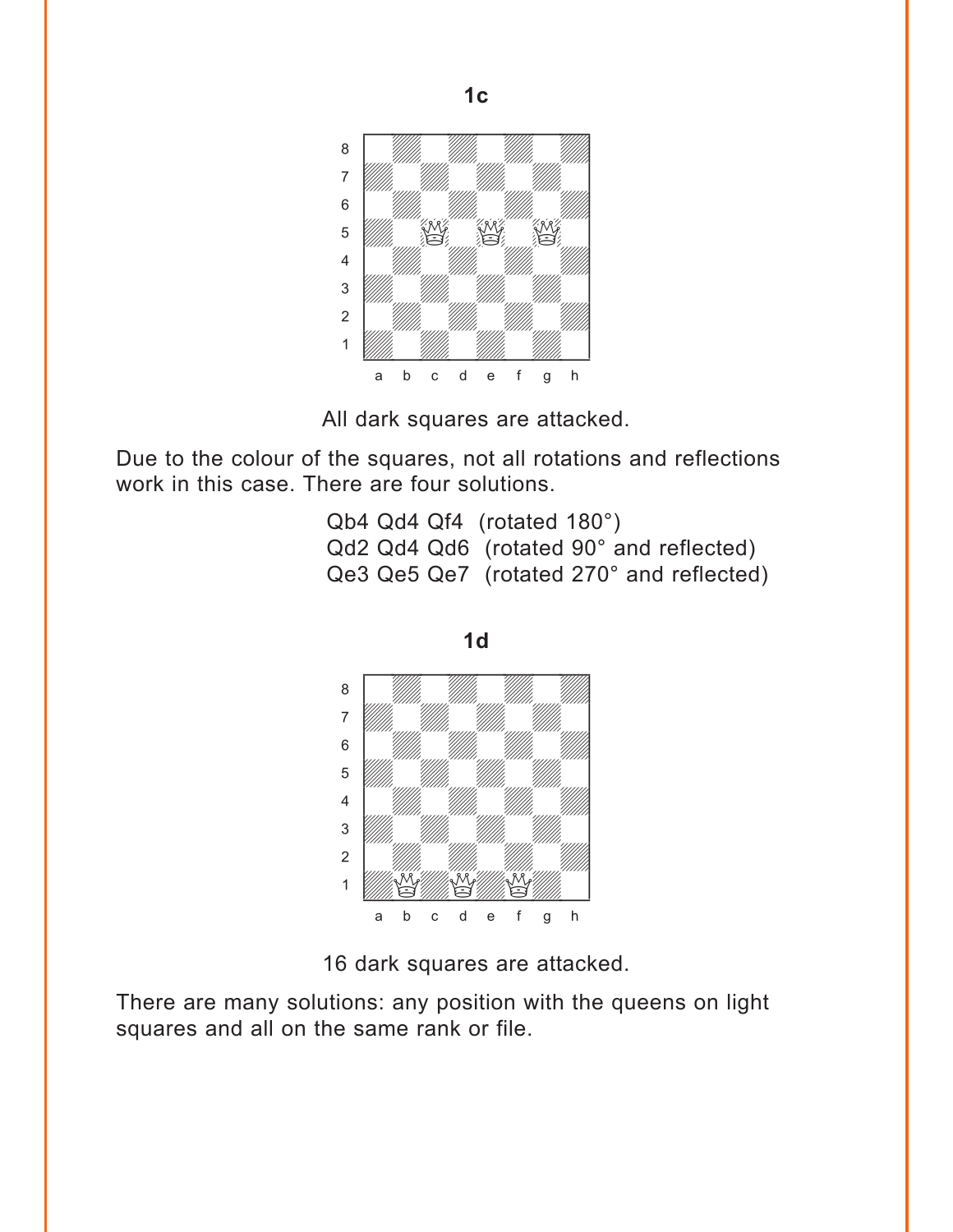## **[Queenfest 02](#page-1-0)** (double defensive loop)

<span id="page-7-0"></span>

14 queens, each defending exactly two others.

The position can be reflected and/or rotated. I don't know if this solution is unique, but I was unable to find a different pattern. Can you?

Maybe fifteen queens is possible!? I gave up the search.



**[Queenfest 03](#page-3-0)** (construction task 06)

**3a**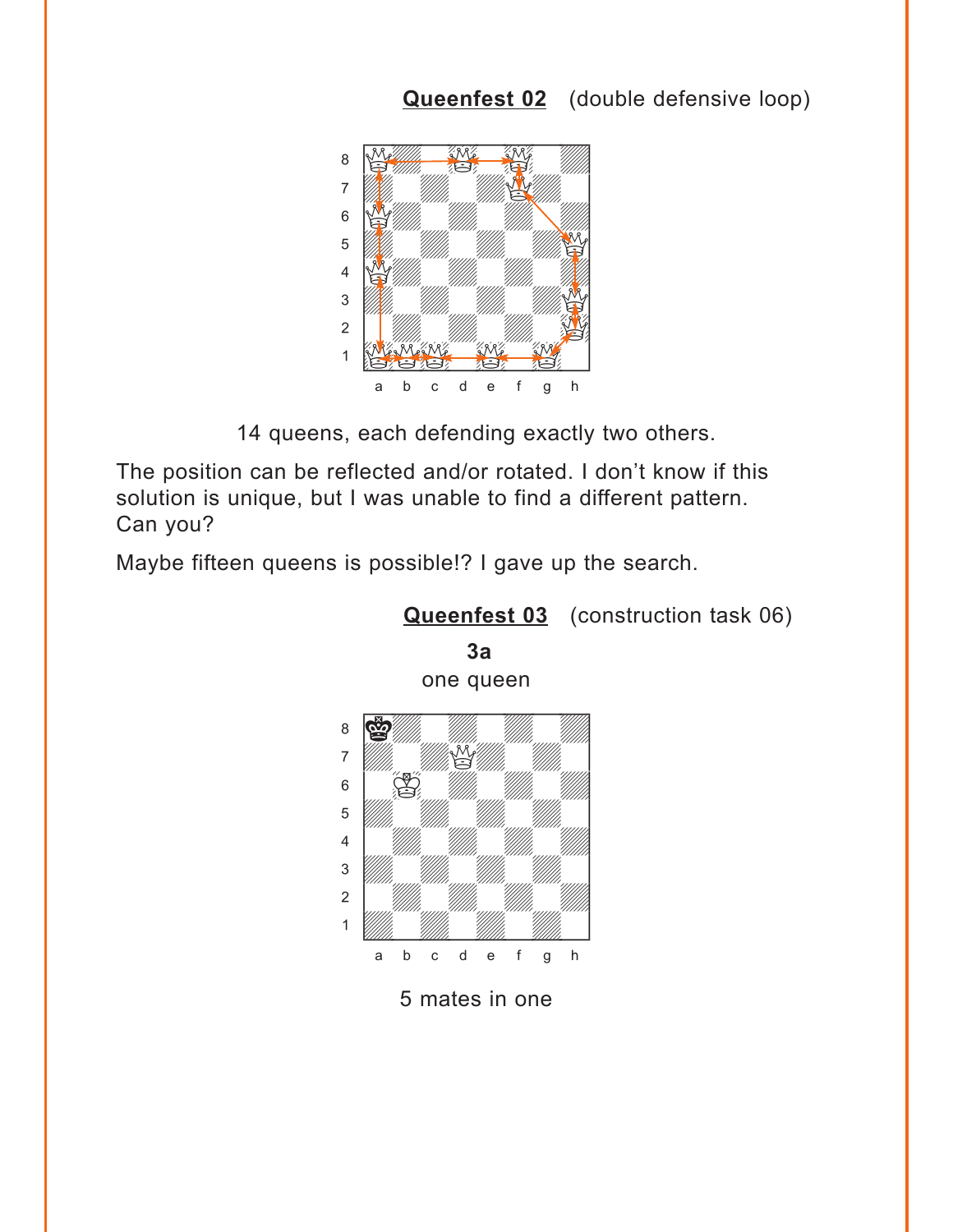The following table shows the current records for these construction tasks. I will be surprised if someone doesn't break at least one of them.

| <b>King and Queens vs. King</b><br><i><b>MAXIMUM</b></i><br><b>MATES IN ONE</b><br>current records |       |  |  |  |  |  |  |
|----------------------------------------------------------------------------------------------------|-------|--|--|--|--|--|--|
| queens                                                                                             | mates |  |  |  |  |  |  |
| 1                                                                                                  | 5     |  |  |  |  |  |  |
| 2                                                                                                  | 14    |  |  |  |  |  |  |
| 3                                                                                                  | 30    |  |  |  |  |  |  |
| 4                                                                                                  | 41    |  |  |  |  |  |  |
| 5                                                                                                  | 51    |  |  |  |  |  |  |
| 6                                                                                                  | 61    |  |  |  |  |  |  |
| 7                                                                                                  | 70    |  |  |  |  |  |  |
| 8                                                                                                  | 79    |  |  |  |  |  |  |
| 9                                                                                                  | 87    |  |  |  |  |  |  |

**3b**  two queens

Adrian Storisteanu 2019 *Puzzling Side of Chess*



[January 2020. The solution given in the original column and in *Winning Chess Puzzles For Kids Volume 2* only had 14 mates.]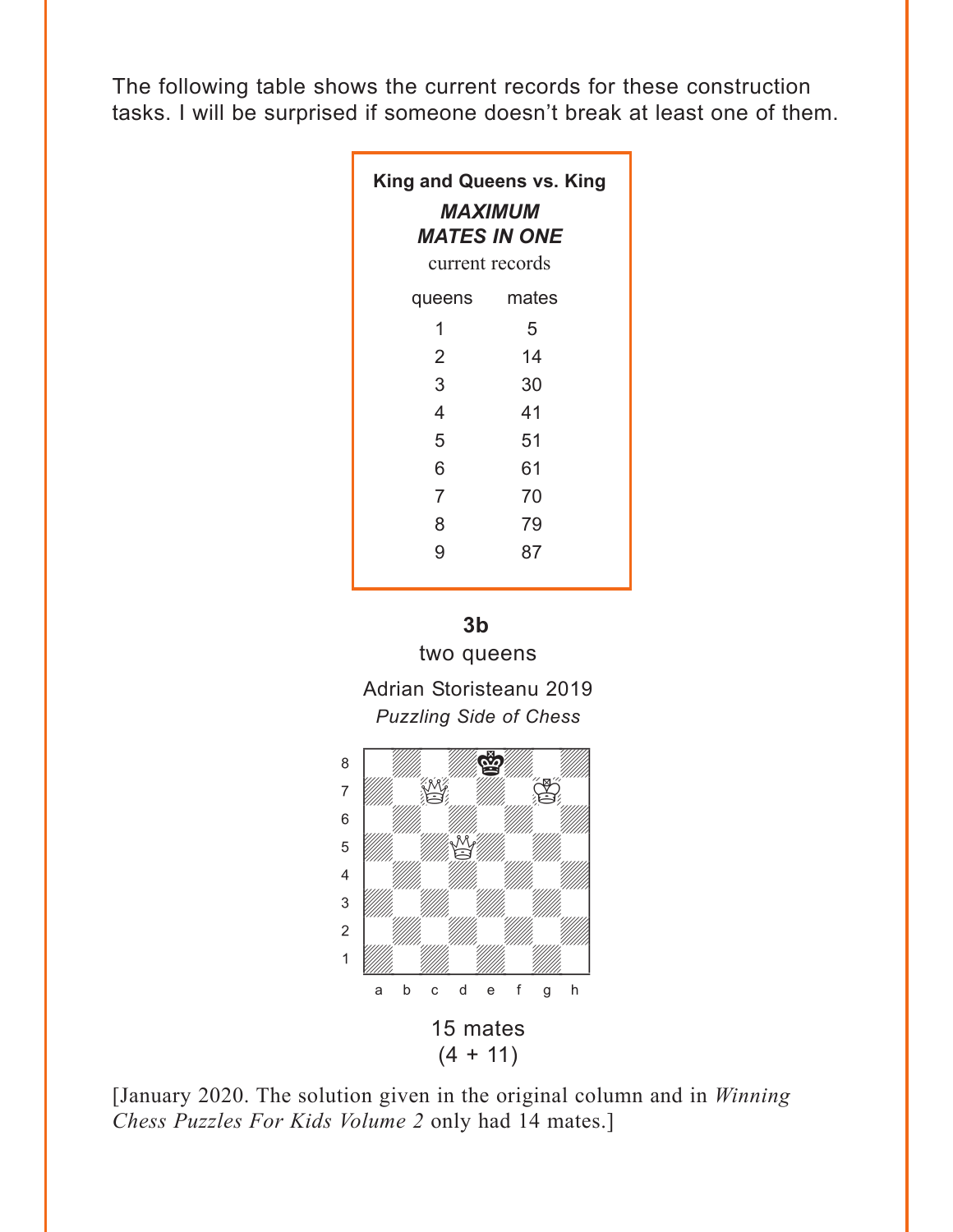**3c**  three queens



The numbers in parentheses are the mates by each queen in alphanumeric order. For this diagram,  $d3 + f4 + g5$ .

[January 2020: Caisay 4.3 has determined that this is a unique solution.]

An en passant capture is necessary to prove the legality of this position! A clever construction device that will also be used elsewhere in these puzzles.

The position three moves ago looked like this:



A white queen just moved to f4, giving check. The continuation was 1...e7-e5 2.d5xe5+ e.p. Kd6xe6.

The illegal position Kg6 Qc6 Qd2 Qg4 vs. Ke5 allows 31 mates  $(10 + 12 + 9)$ .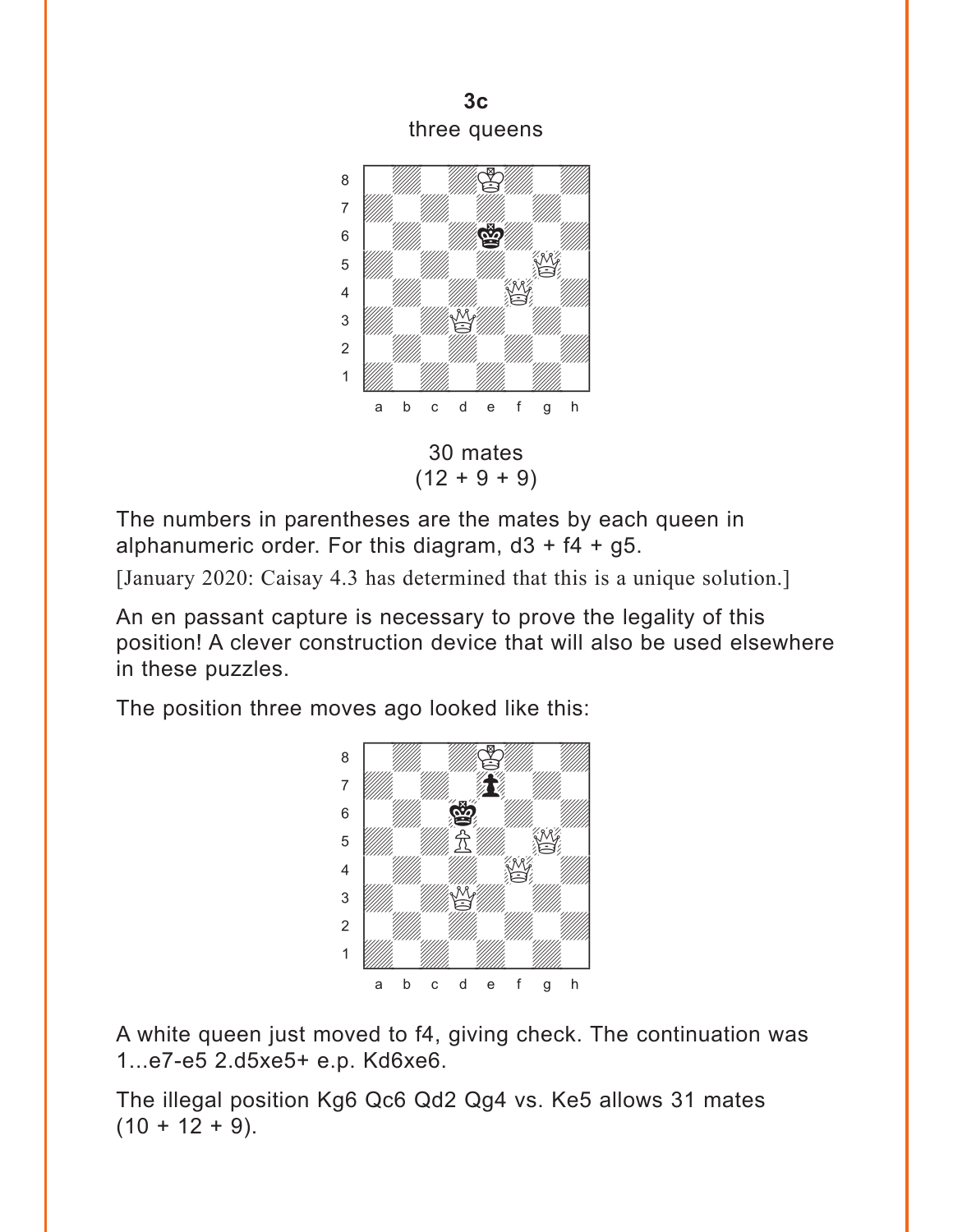As you may have noticed already, the maximum mates by a single queen is twelve. To achieve that number, she must be a "camel jump" away from the opposing king.

The rarely seen chess camel is a heterodox piece from the leaper class that "jumps one square farther" than a knight. If the knight's move is described by the coordinates (2,1), then the camel's move is (3,1).

The camel combines the weaknesses of a knight and bishop. It has limited range and is restricted to squares of one colour.

Strangely enough, the concept of a "camel jump" is also useful in the basic endgame Q vs. R. With the defending king on the side of the board, the queen is often best placed a camel jump away.

**3d** 





The legality of the position is demonstrated by the same last three moves as in 3c: 1...e7-e5 2.d5xe5+ e.p. Kd6xe6.

Another solution with 41 mates is Kf8 Qb5 Qc7 Qd4 Qf3 vs. Ke6  $(11+9+10+11)$  with the last moves 1...e7-e5 2.f5xe6+ e.p. Kf6xe6.

[January 2020. A position found by Caisay 4.3 with 41 mates and without the necessity of an e.p. capture is Kc2 Qc6 Qc7 Qe1 Qg5 vs. Kd4. The last moves could be 1.Qb6xc6+ Kc4-d4.]

44 mates are possible in this illegal position: Kf7 Qb4 Qd3 Qd8 Qf2 vs. Ke5 (12 +10+ 11+11).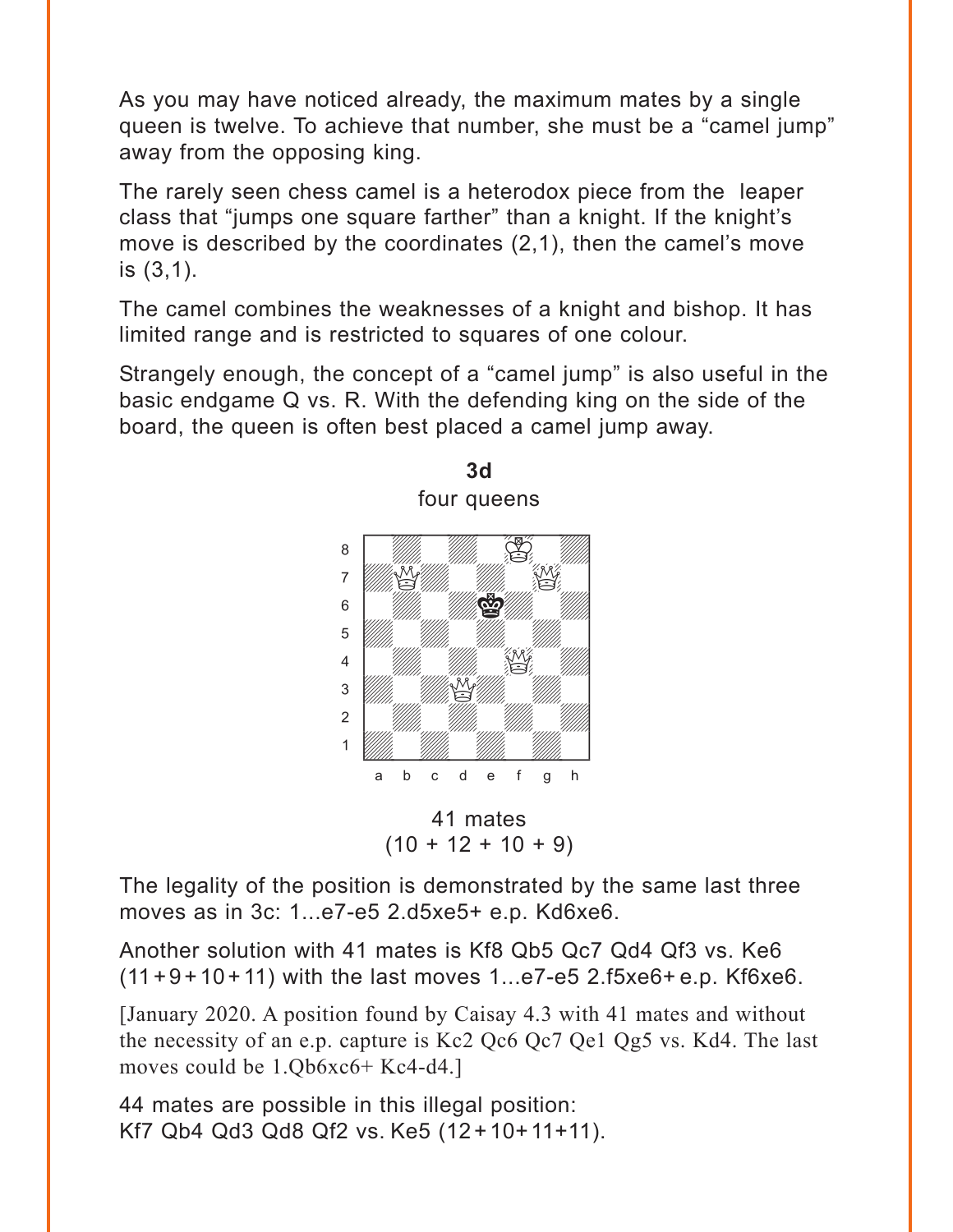



51 mates  $(10 + 12 + 9 + 10 + 10)$ 

**3f** 

The white king is a bystander. That will be his role in the remaining parts of the puzzle.

Last moves: 1.d7-d8=Q+ Ke7-e6

Illegal position: Kf7 Qb4 Qd3 Qd8 Qf2 Qg4 vs. Ke5 54 mates (12 + 10+11+11+10)



61 mates  $(12 + 10 + 11 + 11 + 10 + 7)$ 

Last moves: 1.Qxg6+ Ke6-e5

Illegal position: Kh1 Qb4 Qd3 Qd8 Qf2 Qf7 Qg4 vs. Ke5 64 mates (12 + 10+11+11+10+10)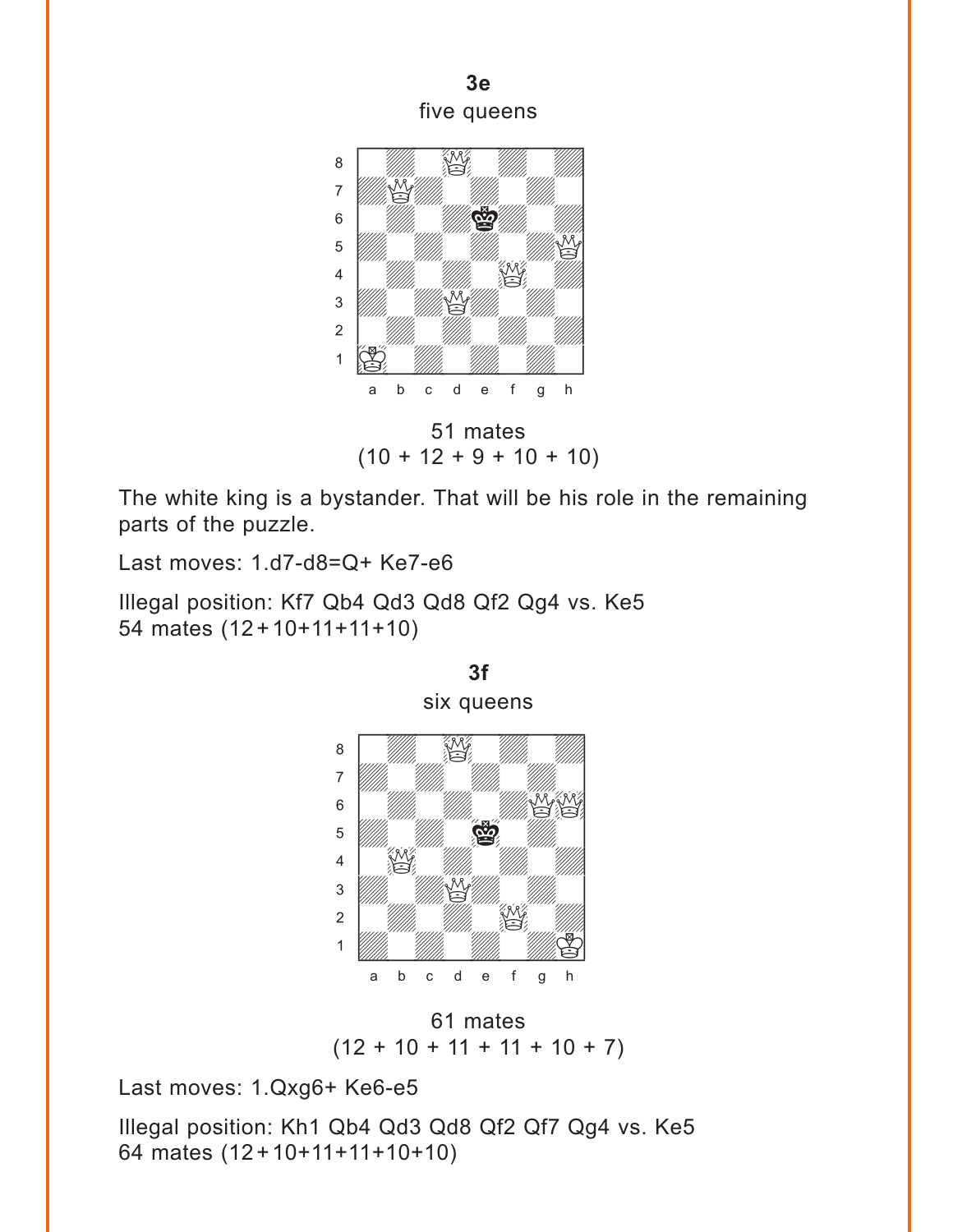**3g**  seven queens



70 mates  $(12 + 9 + 10 + 11 + 11 + 10 + 7)$ 

Last moves: 1.Qxg6+ Ke6-e5

Illegal position: Kh1 Qb6 Qc4 Qd2 Qd7 Qf3 Qg6 Qh4 vs. Ke5 74 mates (11 + 10 + 12 + 10 + 10 + 10 + 11)



79 mates  $(9 + 12 + 9 + 10 + 11 + 11 + 10 + 7)$ 

 $\frac{1}{\sqrt{2}}$  $\frac{1}{2}$  $\frac{1}{\sqrt{2}}$ a b c d e f g h

Last moves: 1.Qxg6+ Ke6-e5

Illegal position: Kh1 Qb6 Qc4 Qd2 Qd7 Qf3 Qf8 Qg6 Qh4 vs. Ke5 84 mates (11+10+12+10+10+10+10+11)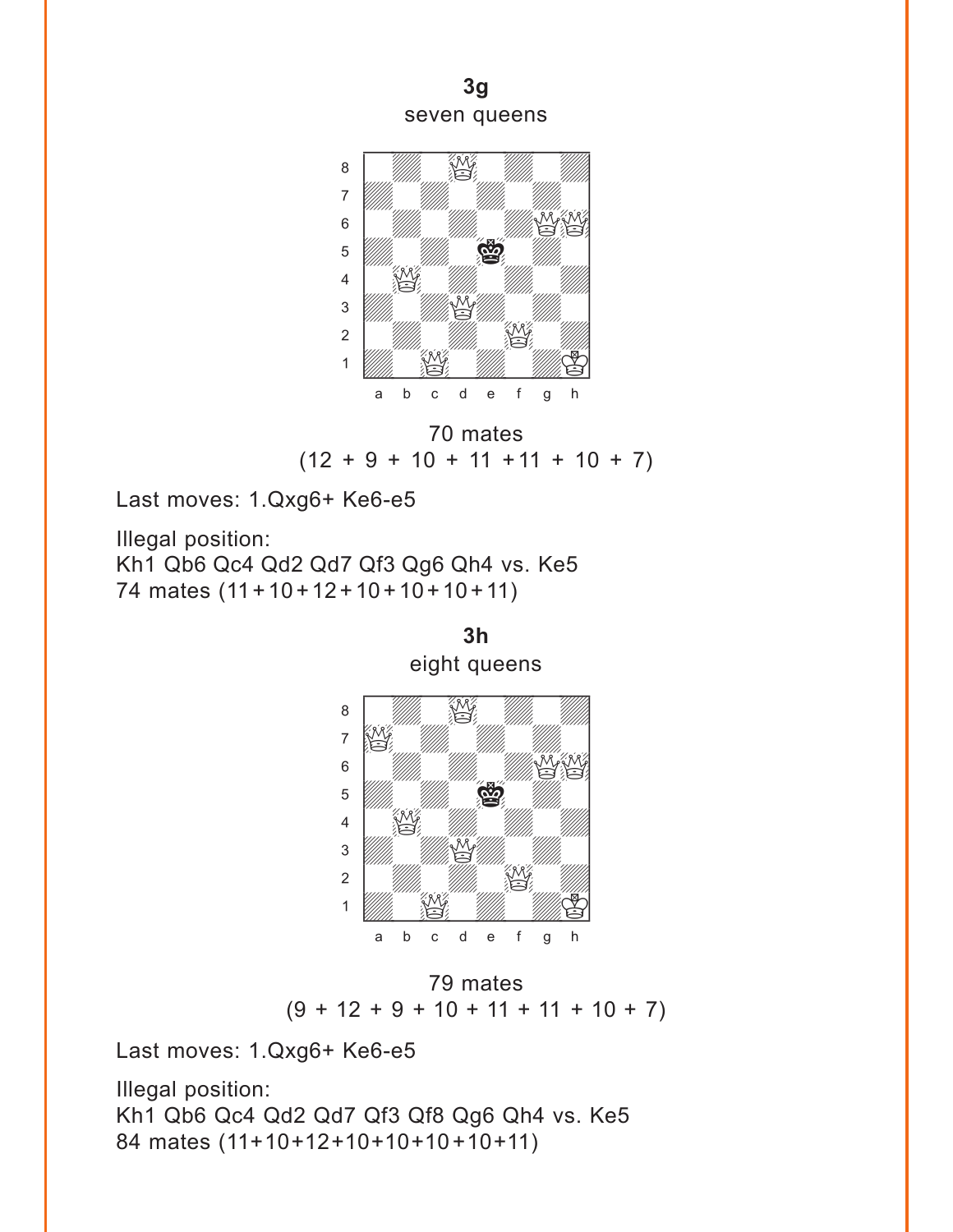**3i**  nine queens



87 mates  $(9 + 12 + 9 + 10 + 11 + 11 + 10 + 9 + 6)$ 

Last moves: 1.Qxg6+ Ke6-e5

Illegal position: Kh1 Qb6 Qc4 Qd2 Qd7 Qf3 Qf8 Qg1 Qg6 Qh4 vs. Ke5 92 mates (11+10+12+10+10+10+8+10+11)

#### **Bonus puzzle 3j As many queens as you like!**

*Construct a position with a white king and an unlimited number of queens versus a lone black king so that White has the most mates in one.*

There is no legal restriction with regard to the number of white queens or the necessity of Black having a legal move on the previous turn. In the interest of economy, use the fewest queens possible to achieve the maximum number of mates. The solution is given below.

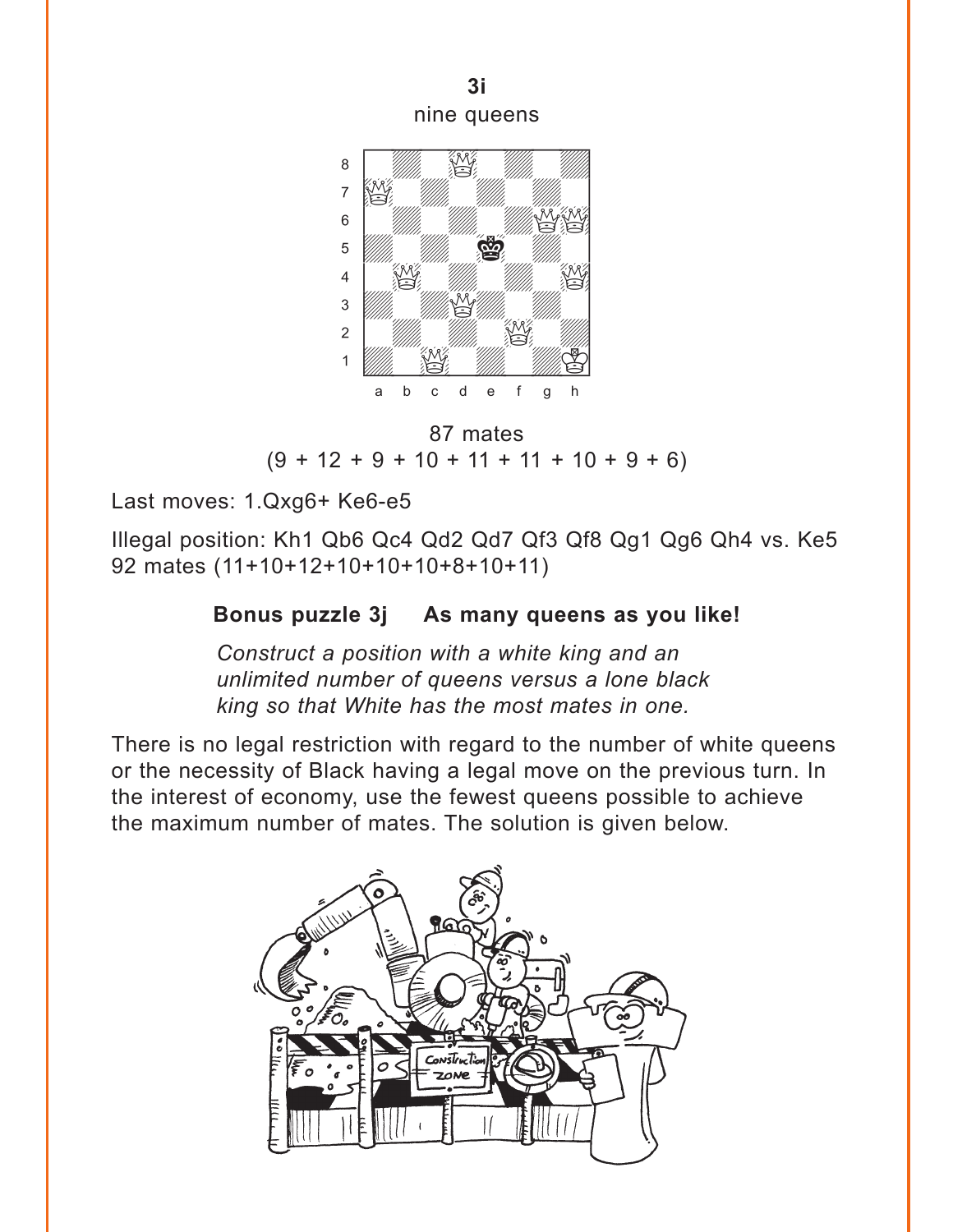**3j** twenty-seven queens



J. Coakley 2014 *version of* Nenad Petrovic 1947



Additional queens cannot increase the number of mates. For example, if another queen is placed on c2, she would have 6 mates, but she would obstruct 6 mates previously playable by the queens on b1(2),  $c1(3)$ , and  $d2(1)$ .

Here is the original problem by Croatian composer Nenad Petrovic (1907-1989), the great master of record-setting construction tasks. The only differences are on a7, a8, b8.



This position holds the record for most mates in one (143) in an illegal position. That explains why there is no white king!

There are three new mates by Qa8xb8#, a7xb8=Q#, and a7xb8=B#. One old mate by Qa7-b8# has been eliminated.

Nenad Petrovic 1947 *Sahovski Vjesnik*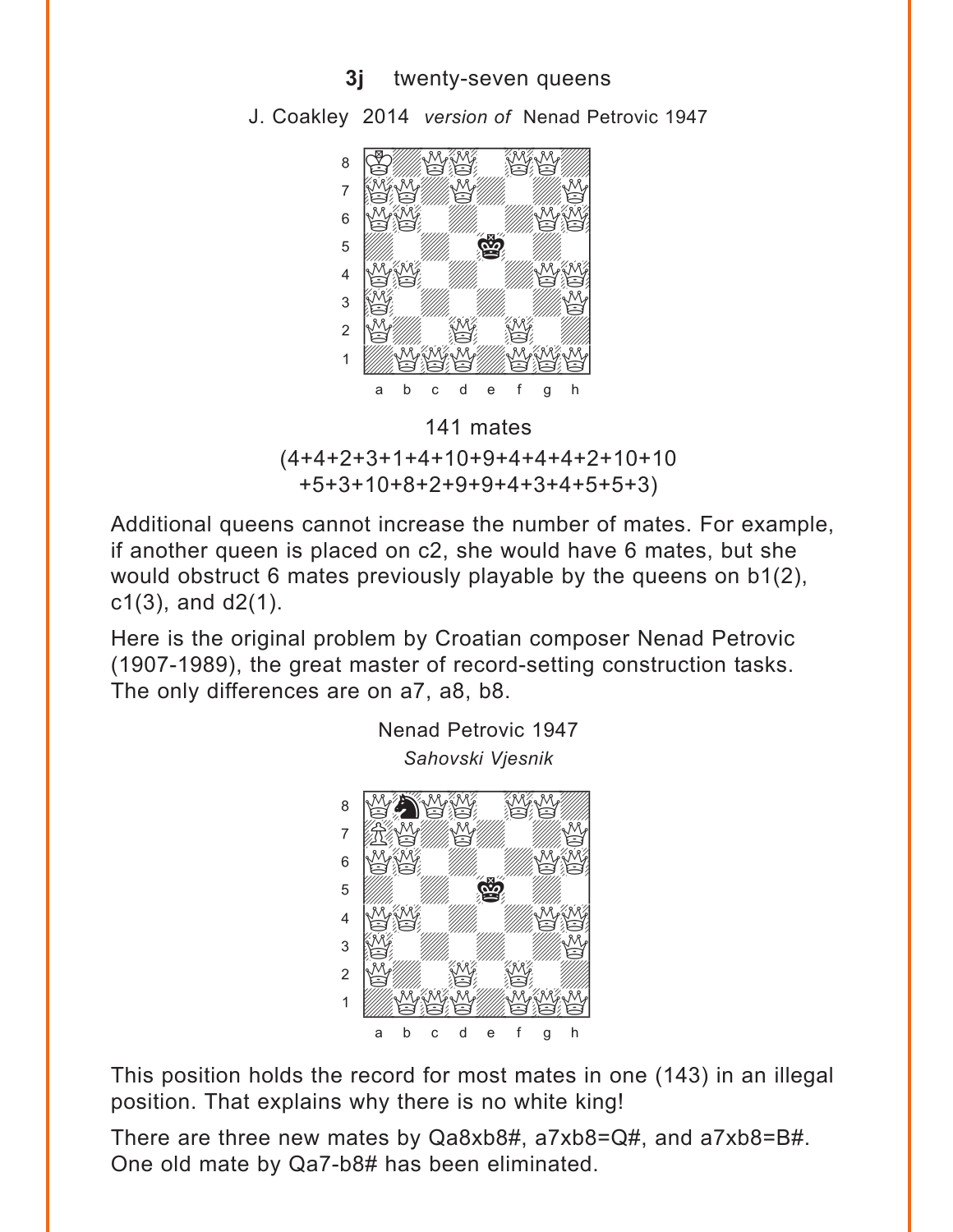#### **[Longest Perp](#page-4-0)**

**12c-1**

Geir Sune Tallaksen Østmoe 2014 *ChessCafe.com*

<span id="page-15-0"></span>*Construct a position in which perpetual check leads to a draw by the fifty move rule before there is a threefold repetition.* 



White to play and draw

#### **Solution:**

1.Rd3+ Kh4 2.Rh3+ Kg4 3.Rg3+ Kf4

(*3...Kh4? 4.Rg4+! leads quickly to threefold repetition.*) 4.Rg4+ Ke3

(*4...Kf3? 5.Rf4+! draws immediately. 5...Kxf4 is stalemate and 5...Ke2 6.Rxf2+ Kxf2 reduces to two kings.*)

5.Rg3+ Kf4 6.Rg4+ Ke3 7.Rg3+ Kd4 8.Rg4+ Kd3 9.Rg3+ Kc4 10.Rg4+ Kc3 11.Rg3+ Kb4 12.Rg4+ Kb3 13.Rg3+ Ka4 14.Rg4+ Ka3 15.Rg3+ Ka4 16.Rg4+ Ka3 17.Rg3+ Kb4 18.Rg4+ Kb3 19.Rg3+ Kc4 20.Rg4+ Kc3 21.Rg3+ Kd4 22.Rg4+ Kd3 23.Rg3+ Ke4 24.Rg4+ Kf5 25.Rg5+ Ke4 26.Rg4+ Kf5 27.Rg5+ Kf6 28.Rg6+ Ke5 29.Rg5+ Kf6 30.Rg6+ Ke5 31.Rg5+ Kd6 32.Rg6+ Kd5 33.Rg5+ Kc6 34.Rg6+ Kc5 35.Rg5+ Kb6 36.Rg6+ Kb5 37.Rg5+ Ka6 38.Rg6+ Ka5 39.Rg5+ Ka6 40.Rg6+ Ka5 41.Rg5+ Kb6 42.Rg6+ Kb5 43.Rg5+ Kc6 44.Rg6+ Kc5 45.Rg5+ Kd6 46.Rg6+ Kd5 47.Rg5+ Ke6 48.Rg6+ Kf7 49.Rg7+ Ke6 50.Rg6+ Kf7 ½-½

At this point, White could claim a draw by the *fifty move* rule. It would actually take 22 more moves before a threefold repetition could be forced.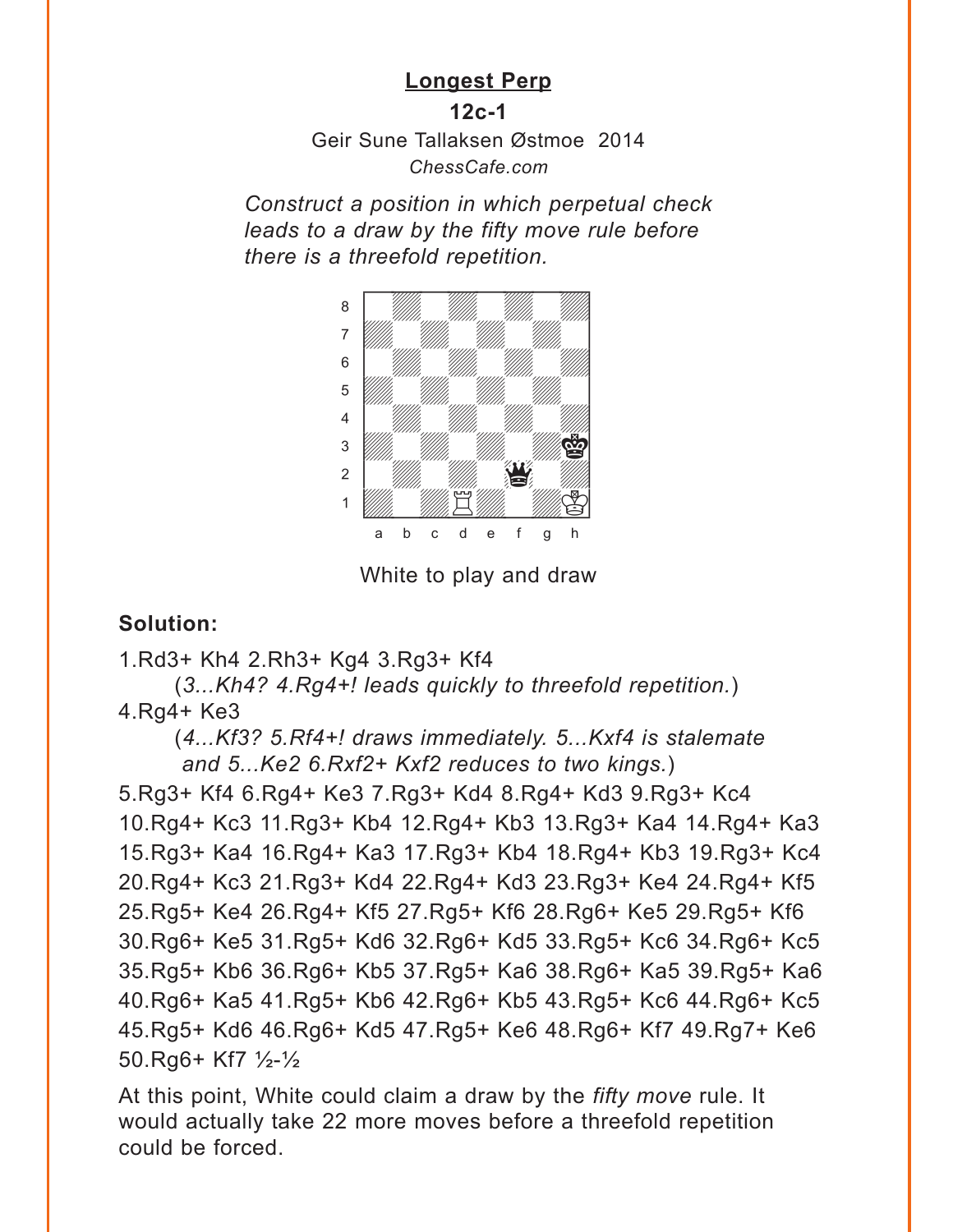51.Rg7+ Kf8 52.Rg8+ Ke7 53.Rg7+ Kf8 54.Rg8+ Ke7 55.Rg7+ Kd8 56.Rg8+ Kd7 57.Rg7+ Kc8 58.Rg8+ Kc7 59.Rg7+ Kb8 60.Rg8+ Kb7 61.Rg7+ Ka8 62.Rg8+ Ka7 63.Rg7+ Ka8 64.Rg8+ Ka7 65.Rg7+ Kb8 66.Rg8+ Kb7 67.Rg7+ Kc8 68.Rg8+ Kc7 69.Rg7+ Kd8 70.Rg8+ Kd7 71.Rg7+ Ke8 72.Rg8+ Kf7 73.Rg7+

The first threefold repetition.

The next diagram shows a more "study-like" version of the same problem.



**[12c-1b](#page-4-0)** Geir Sune Tallaksen Østmoe 2014

White to play and draw

## **Solution:**

1.Nf2+!

- 1...Qxf2 transposes to the previous position.
- 1...Kg3 2.Rd3 pins the queen.
- 1...Kh4 2.Kg2 is a straightforward tablebase draw.

In the second solution for this construction task, given below, the *fifty move rule* is surpassed by 65 moves (without a capture or pawn move) before the third repetition occurs. Can anyone push the limit further?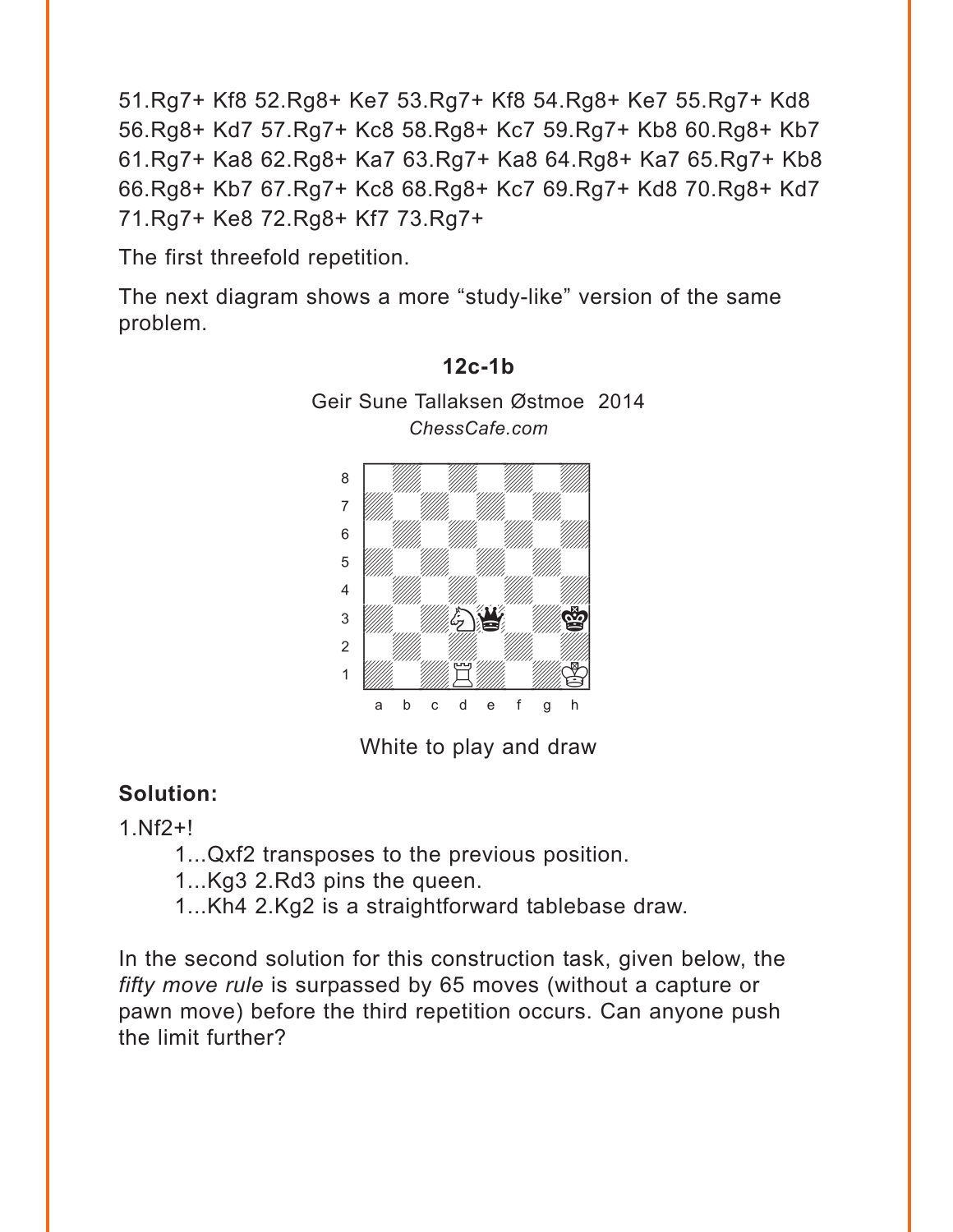**[12c-2](#page-4-0)** Geir Sune Tallaksen Østmoe 2014 *ChessCafe.com*  $C$   $R$   $\sim$   $C$   $\sim$   $C$   $\sim$   $C$   $\sim$   $C$   $\sim$   $C$   $\sim$   $C$   $\sim$   $C$   $\sim$   $C$   $\sim$   $C$   $\sim$   $C$   $\sim$   $C$   $\sim$   $C$   $\sim$   $C$   $\sim$   $C$   $\sim$   $C$   $\sim$   $C$   $\sim$   $C$   $\sim$   $C$   $\sim$   $C$   $\sim$   $C$   $\sim$   $C$   $\sim$   $C$   $\sim$   $C$   $\sim$ 



White to play and draw

## **Solution:** 115 moves

Except where stated otherwise, the annotations are by the composer.

White holds a draw by checking on either the 1st or 8th rank. Black can force White to switch from the 1st to the 8th rank by dancing around the g7 pawn. On other ranks, the bishop will eventually capture the rook, after which White is not stalemated and Black wins.

1.Rf1+ Ke7 2.Re1+ Kd7 3.Rd1+ Kc7 4.Rc1+ Kb7 5.Rb1+ Ka7 6.Ra1+ Kb6 7.Rb1+ Kc6 8.Rc1+ Kd6 9.Rd1+ Ke6 10.Re1+ Kd5 11.Rd1+ Kc5 12.Rc1+ Kb5 13.Rb1+ Ka5 14.Ra1+ Kb4 15.Rb1+ Kc4 16.Rc1+ Kd4 17.Rd1+ Ke4 18.Re1+ Kd3 19.Rd1+ Kc3 20.Rc1+ Kb3 21.Rb1+ Ka3 22.Ra1+ Kb2 23.Rb1+ Kc2 24.Rc1+ Kd2 25.Rd1+ Ke2 26.Re1+ Kd2 27.Rd1+ Kc2 28.Rc1+ Kb2 29.Rb1+ Ka2 30.Ra1+ Kb3 31.Rb1+ Kc3 32.Rc1+ Kd3 33.Rd1+ Ke3 34.Re1+ Kd4 35.Rd1+ Kc4 36.Rc1+ Kb4 37.Rb1+ Ka4 38.Ra1+ Kb5 39.Rb1+ Kc5 40.Rc1+ Kd5 41.Rd1+ Ke5 42.Re1+ Kd6 43.Rd1+ Kc6 44.Rc1+ Kb6 45.Rb1+ Ka6 46.Ra1+ Kb7 47.Rb1+ Kc7 48.Rc1+ Kd7 49.Rd1+ Ke7 50.Re1+ Kf6

(*50...Kd8? 51.Re8+ Kd7 52.Rd8+ and White reaches the 8th rank quicker than in the main line.*)

51.Re6+

(*51.Rf1+ Ke6 52.Re1+ Kf7 and now White has to play 53.Re7+, reaching the game position with one more move played, as 53.Rf1+? Kg8! 54.Rf8+ Kh7 55.Rh8+ Kg6 56.Rh6+ Kf7 57.Rf6+ Ke7 wins for Black.*)